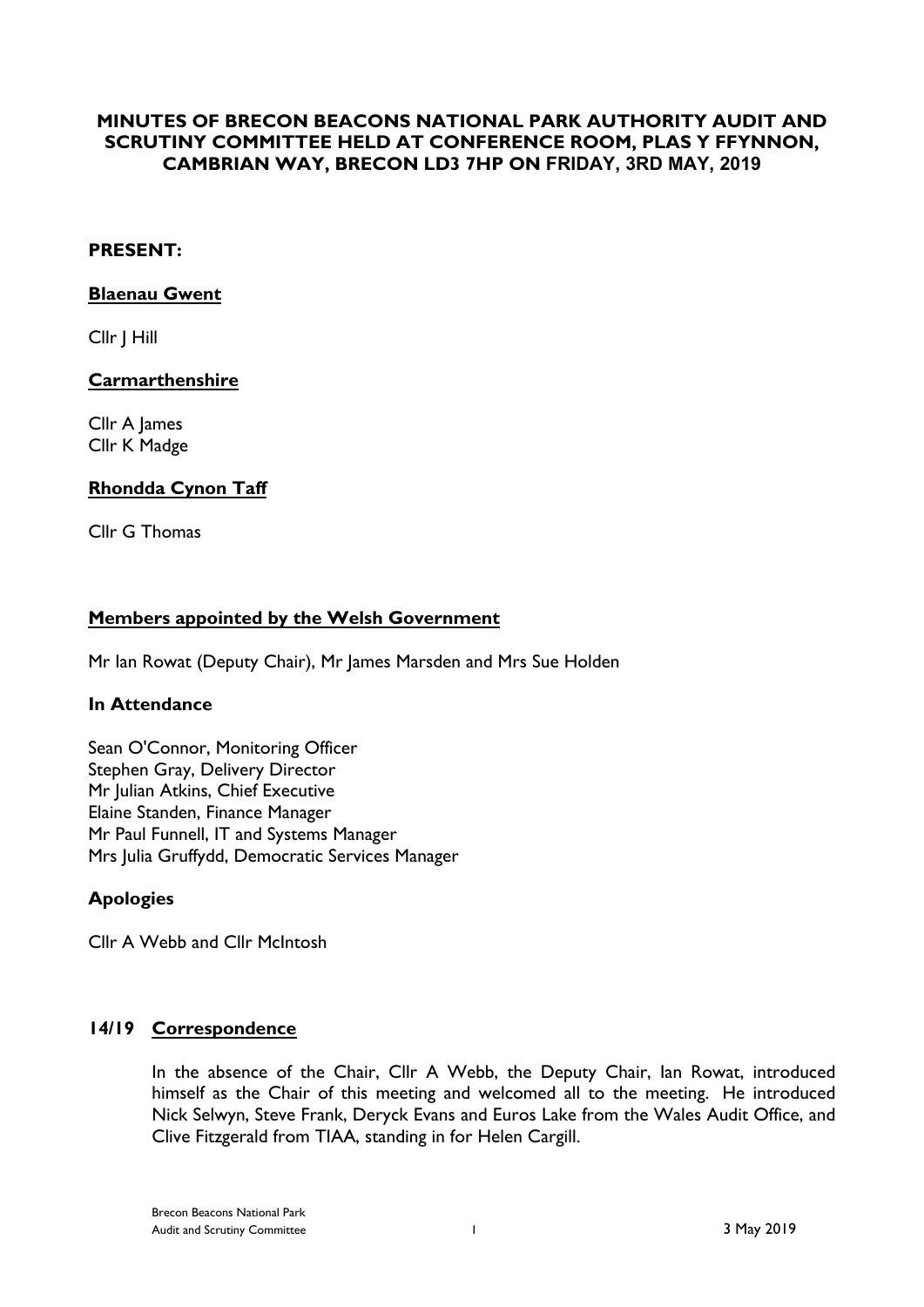Apologies were noted.

# **15/19 Declarations of Interest**

There were no declarations of interest.

### **16/19 Minutes**

One minor amendment was noted in relation to the nomenclature of attendees.

# **RESOLVED: that the minutes of the meeting held on 25 February 2019 be approved and the Chair authorised to sign them as a correct record.**

# **17/19 Public Speaking Scheme**

There were no requests to speak.

# **18/19 Action Tracking**

Members reviewed outstanding actions from previous Authority and committee meetings. The Chief Executive clarified how the work on reviewing boundary encroachments was being carried out and agreed to advise members of the timescale for this. It was noted that officers in the field would shortly be able to gather information on their hand held devices through GIS.

# **19/19 Wales Audit Office Reports**

The Chair advised that this and the next agenda item would be dealt with together and invited Wales Audit officers to present their reports.

### **Review of compliance with Wellbeing of Future Generations Act/Partnerships Audit**

Members welcomed the positive report and the areas where some improvements could be made and made the following comments:

• The criticism that the Authority was spending too much of its resource on short term prevention was unfair given the level of resources and the uncertainty of future funding levels. This was acknowledged but Wales Audit was required to ask such question of public bodies in line with the requirements of the Act. The CEO advised that the Authority had already started to put in place the priority setting and strategic partnerships review, recognising resource constraints.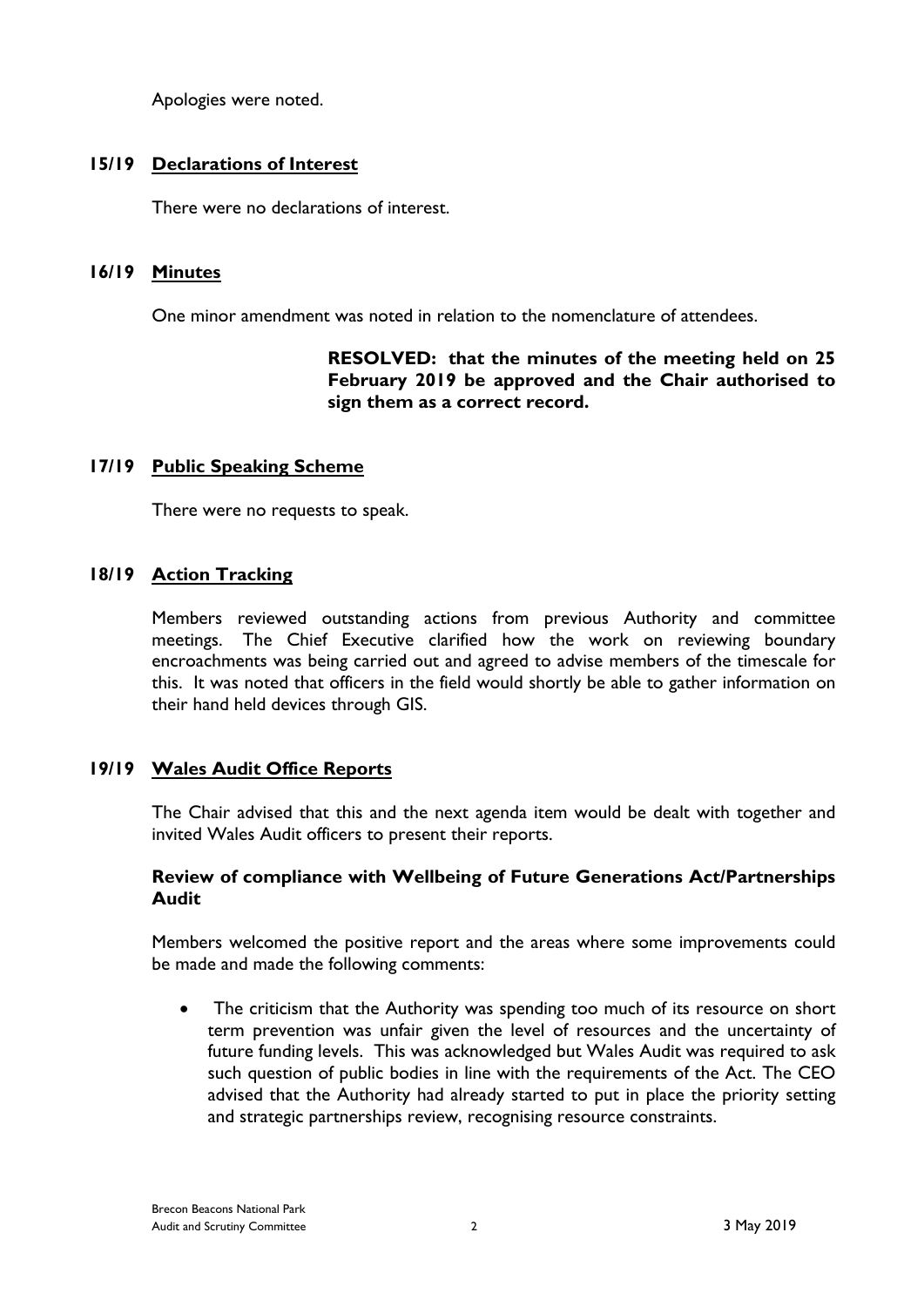- A member felt that the Authority should be audited on how it delivers the first purpose. The officer advised that legislation determined how the Authority was audited and there was a clearly defined remit.
- Referring to the recommendation that the Authority could do more in its use of data a member commented that the Authority's choice of indicators was not sound but that it was working this. He would like to see Wales Audit working with the Authority on a shorter, smarter, evidence based list of indicators. The Authority had agreed the need for an evidence protocol but this needed to be defined.
- The CEO referred to slide 32 and commented that reviews of, for example, partnerships, could only be done periodically because of resources, but that officers were developing better processes for engaging with the Local Development Plan and the National Park Management Plan. WAO officers advised that the Authority needed to involve people from diverse backgrounds.
- A member queried the focus on the Welsh Language and crime prevention, which he felt fell within the local authority remit. It was noted that the Authority was subject to the Welsh Language Standards but these were aligned to the National Park Authority rather than a local authority
- The Delivery Director advised that officers were carrying out an outcome based review of partnerships to be completed by the end of May and linked to workforce planning. A member commented that this would probably mean fewer, more focused partnerships in future
- A member commented on the scale, depth and cost of audit, including the cost of staff participating, and advised that this activity should be appropriate to the size of the organisations as there was a critical mass of flexibility; she also queried how the recommendations in the audit could be prioritised and implemented when operating at a constrained level. She asked whether good practice elsewhere could be highlighted, as she struggled to see how the Authority could improve in some areas. Wales Audit officers advised that the level of fees was equal to those in other Welsh National Park Authorities and the Fire and Rescue Authorities, and that a national report would be published next year highlighting good practice, with the three National Park Authorities referenced within that;
- A member queried the prioritisation of the Wellbeing of Future Generations Act and asked if it was more important than the Authority's purposes and duty; the officer responded that the Act had been built into the planning system in Wales
- The CEO commented that while the Welsh Government would look at how the Authority delivered its purposes against the five ways of working, it was not yet clear where it should focus most effort. The Wales Audit officer advised that it was up to the Authority to demonstrate where its priorities lay.
- The point was made that the use of the word 'council' was used in the presentation and that proper reference should be made to the National Park Authority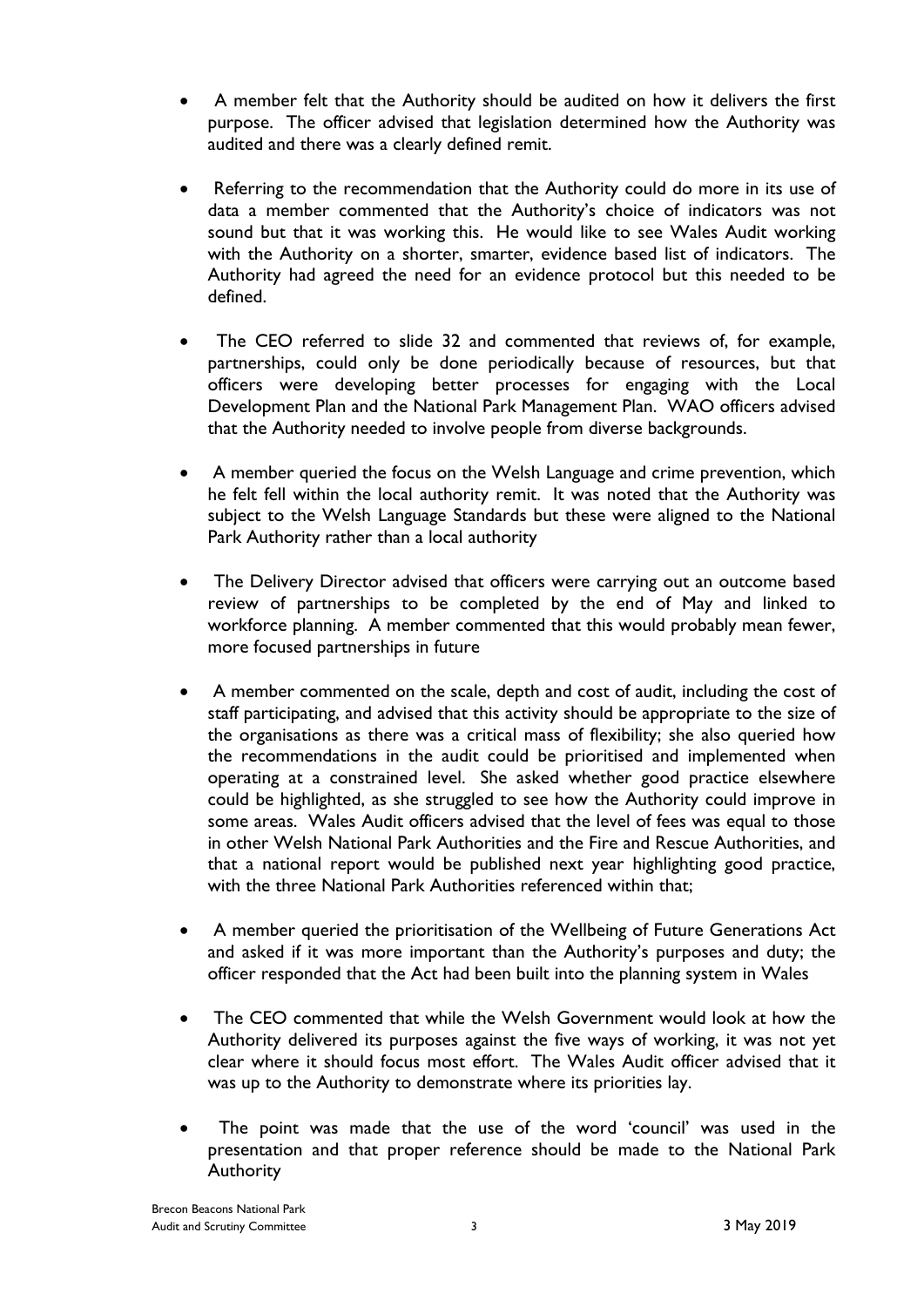### **Annual Improvement Report**

Wales Audit presented their retrospective report which looked at plans for improvement. Members welcomed the fact that there were no recommendations but some proposals for improvement. The CEO advised that the Authority's work with the Public Service Boards needed to be reflected in the Local Development Plan and National Park Management Plan.

### **Annual Audit Plan for 2019/20**

This plan had been developed in consultation with the Finance Manager. Members' attention was drawn to the project brief for this work, included on the agenda.

Officers confirmed that there was no date yet for the Authority coming out of the Local Government Measure requirements. The CEO would raise this with Welsh Government officials at their meeting on 20 May.

> **RESOLVED: That the Wales Audit reports and plan be noted.**

# **20/19 Internal Audit 2018/19 Summary Report and 2019/20 Plan**

The Finance Manager and Internal Auditor presented a report on progress against audit actions in 2018/19, many of which had been implemented. The proposed audit programme for 2019/20 was also presented.

The Chair queried the process for determining the audit programme and the involvement of this committee, as well as the total number of days. The CEO advised that the contract with TIAA was for 20 days, reduced from 30 days under the previous auditors. The work was commissioned in the name of the committee and topics selected by himself, auditors and the Finance Manager, but he was happy to involve members in future.

A member proposed that if the contract terms could not be changes then this needs to be reviewed and reduced to 15 days in future in light of the unprecedented financial pressures. He queried the inclusion of Brexit in Block 1 as work was progressing on refocusing priorities, and Brexit was only a part of this. The auditor advised that this was not a specific audit on Brexit but part of a look at business continuity, of which Brexit was one risk. The audit would look at systems as well as risks.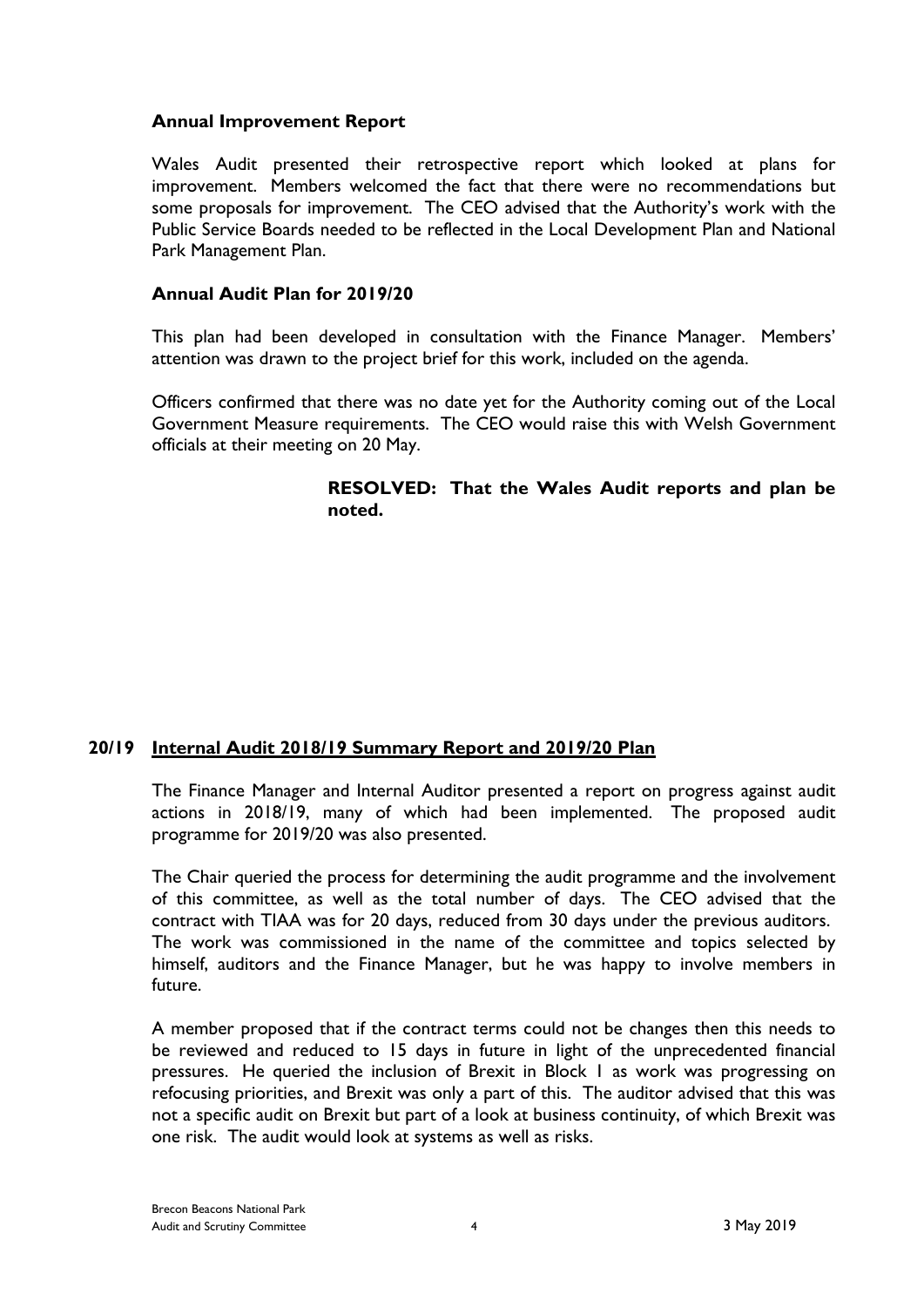The amount of time proposed for health and safety was queried but the CEO advised that there had been no independent assessment for some time.

A member advised of the need for regular audit as things could easily go wrong when under pressure. He congratulated officers on the audit outcomes.

The Chair asked whether it would be useful for the committee to have input to internal audit at an earlier stage as he felt this would build confidence in the role of the committee. The CEO supported this and said that the restructured Corporate Governance Team would enable the Authority to do this better in future by identifying issues during the year.

The auditor placed on record his thanks to all the staff who had assisted in the audits, which was much appreciated.

### **RESOLVED:**

**a) That Members note the outstanding actions arising from the work of Internal Audit in 2018/19 and the contents of the report on Internal Control for the year.**

### **b) That Members review the draft Internal Audit Plan and three-year strategy 2019-2022.**

#### **21/19 Q4 Performance Report**

The IT and Systems Manager advised that this was the last report in the current format as future reports would be an integrated assurance framework. A final performance report for the year would be brought via the Annual Report in the autumn.

A member stated that the Authority was still measuring the wrong things and it must commit to change this, and also to link this better to its prioritisation. For this reason he felt that the reports were truthful as they reported against what was measured, but not honest.

A member congratulated officers on the positive performance report.

#### **RESOLVED: That the report be noted.**

#### **22/19 Risk Register - quarter 4 high risks**

Members noted a report on the highest level of risks on the risk register. In response to a question the IT and Systems Manager advised that scoring could be done before and after mitigating actions, with current and target scores. Other components could also be included and he would continue to discuss this with colleagues.

# **RESOLVED: To note the report**